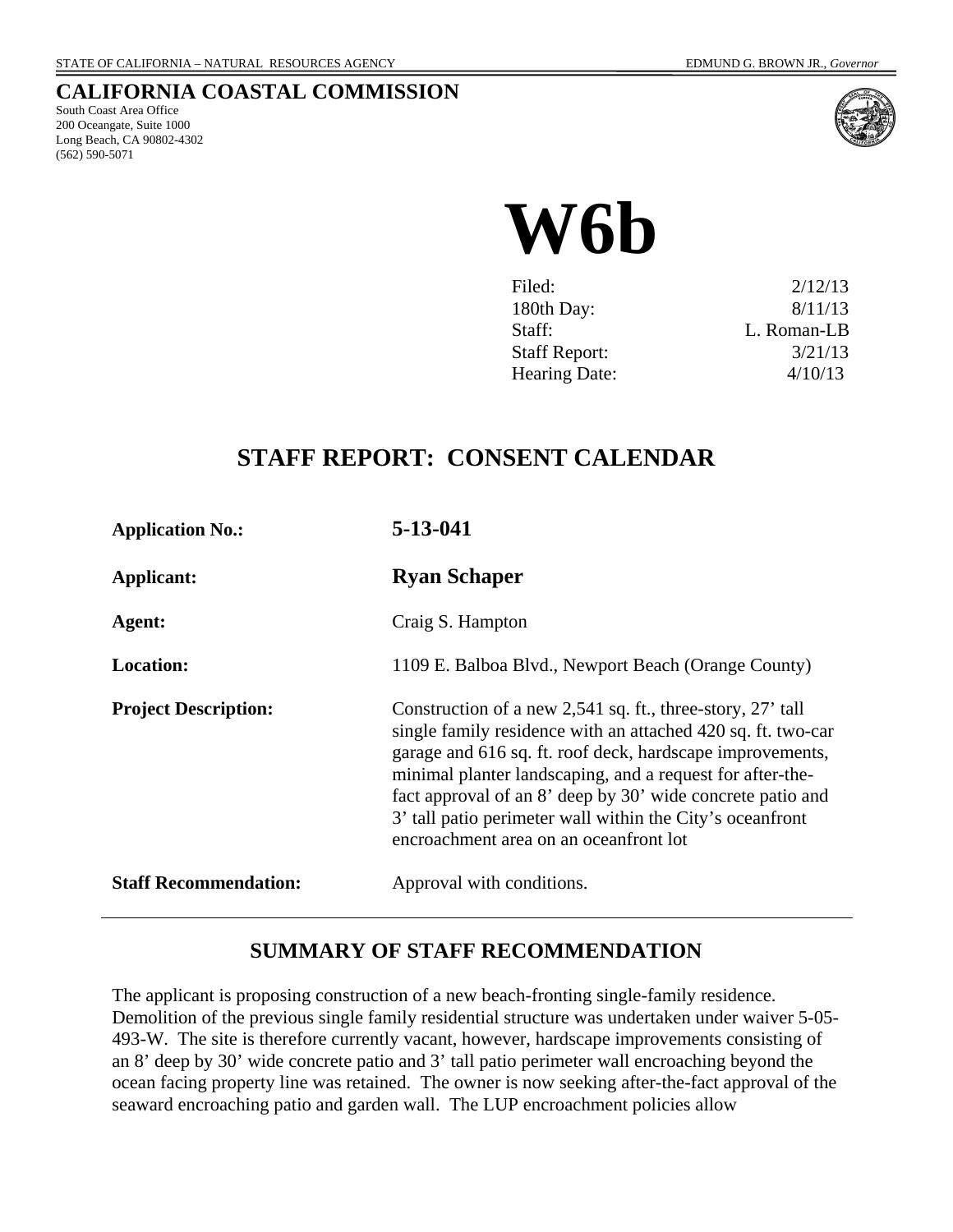#### 5-13-041(Schaper)

encroachment up to 8 feet onto the Oceanfront right-of-way in the area of the subject site. The LUP policies allow encroachments only if they do not interfere with access to the beach or ocean, when a building permit is not required, and subject to payment of a mitigation fee. The Commission finds that construction of the encroachments at the subject site are consistent with the certified LUP encroachment policies.

The major issues of this staff report concerns beachfront development that could be affected by wave up rush and flooding during strong storm events.

Staff is recommending APPROVAL of the proposed project with nine (9) special conditions regarding: 1) assumption of risk; 2) no future shoreline protective device; 3) conformance with the submitted drainage plan; 4) landscaping; 5) construction best management practices; 6) no deviation from approved encroachments and mitigation compliance; 7) City's right to revoke encroachment permit; 8) future development; and 9) a deed restriction against the property, referencing all of the Special Conditions contained in this staff report.

Section 30600(c) of the Coastal Act provides for the issuance of coastal development permits directly by the Commission in regions where the local government having jurisdiction does not have a certified Local Coastal Program for the relevant area. The City of Newport Beach does not have a certified LCP. Therefore, the Coastal Commission is the permit issuing entity and the standard of review is Chapter 3 of the Coastal Act.

# **TABLE OF CONTENTS**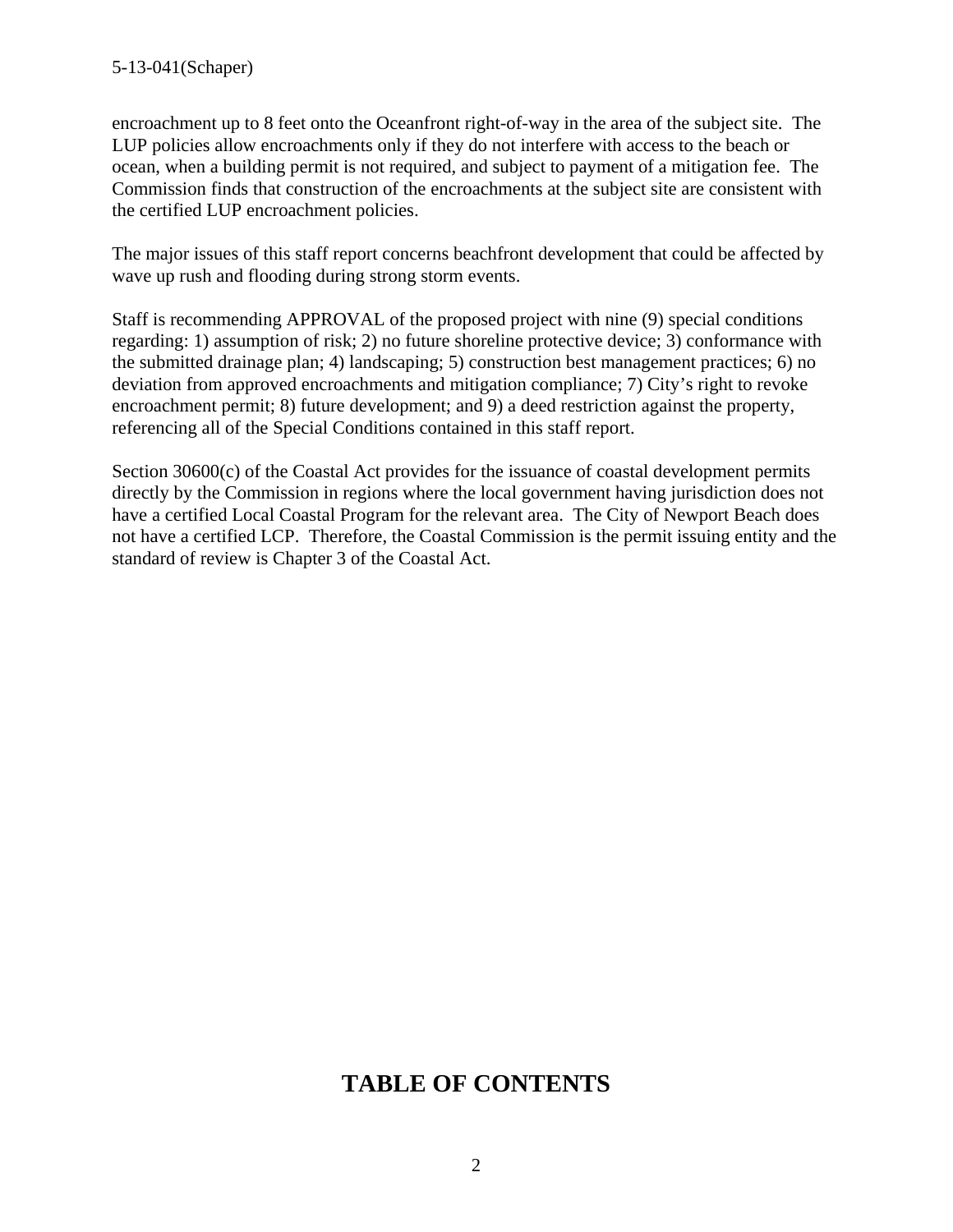| H. CALIFORNIA ENVIRONMENTAL QUALITY |  |
|-------------------------------------|--|
|                                     |  |

# **APPENDICES**

Appendix A – Substantive File Documents

## **EXHIBITS**

Exhibit 1 – Area Map Exhibit 2 – Assessor's Parcel Map Exhibit 3 – Project Plans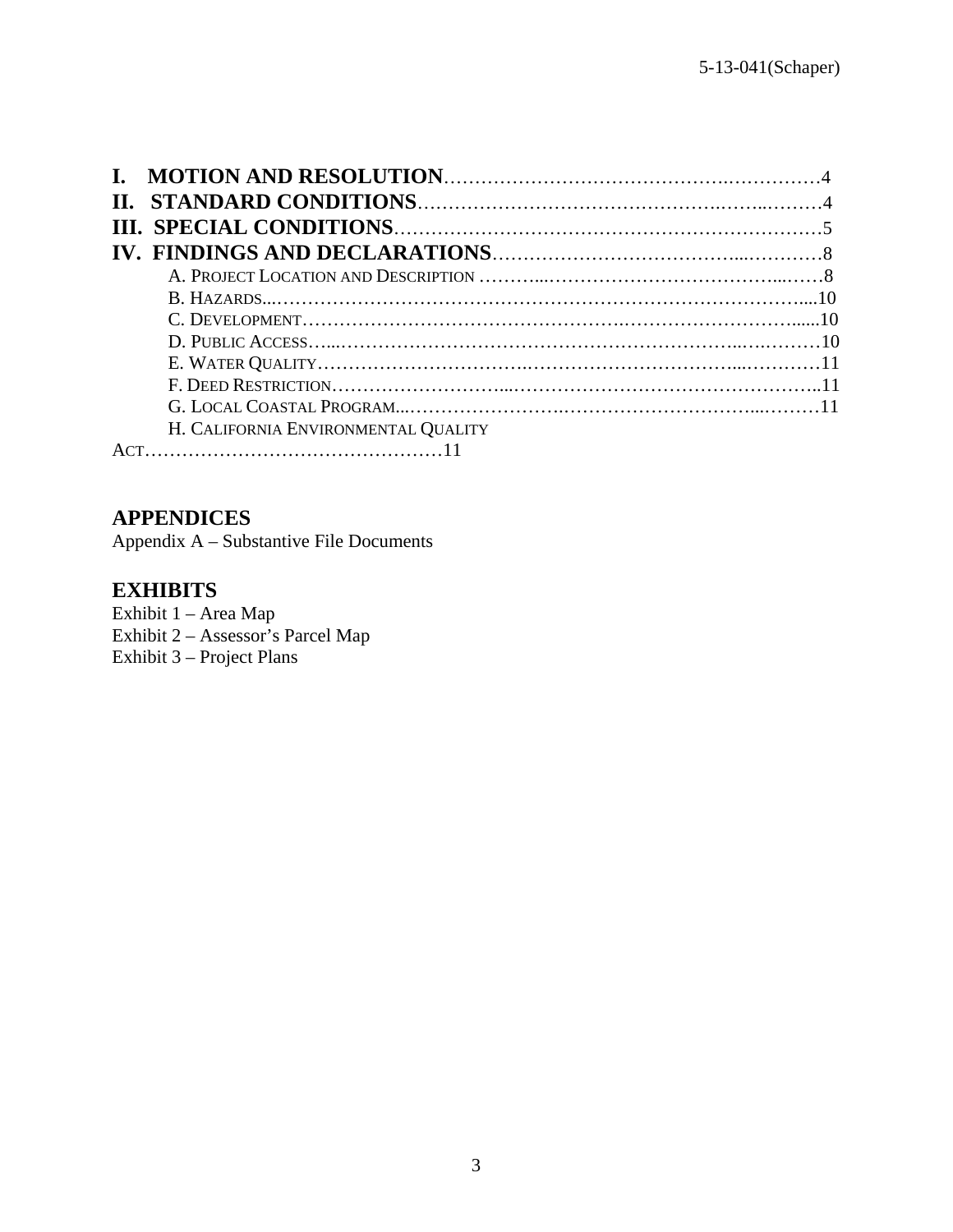#### **I. MOTION AND RESOLUTION**

#### **Motion:**

*I move that the Commission approve the Coastal Development Permit Applications included in the consent calendar in accordance with the staff recommendations.* 

Staff recommends a **YES** vote. Passage of this motion will result in approval of all the permits included on the consent calendar. The motion passes only by affirmative vote of a majority of the Commissioners present.

#### **Resolution:**

*The Commission hereby approves a coastal development permit for the proposed development and adopts the findings set forth below on grounds that the development as conditioned will be in conformity with the policies of Chapter 3 of the Coastal Act and will not prejudice the ability of the local government having jurisdiction over the area to prepare a Local Coastal Program conforming to the provisions of Chapter 3. Approval of the permit complies with the California Environmental Quality Act because either 1) feasible mitigation measures and/or alternatives have been incorporated to substantially lessen any significant adverse effects of the development on the environment, or 2) there are no further feasible mitigation measures or alternatives that would substantially lessen any significant adverse impacts of the development on the environment.* 

#### **II. STANDARD CONDITIONS**

This permit is granted subject to the following standard conditions:

- 1. **Notice of Receipt and Acknowledgment.** The permit is not valid and development shall not commence until a copy of the permit, signed by the permittee or authorized agent, acknowledging receipt of the permit and acceptance of the terms and conditions, is returned to the Commission office.
- 2. **Expiration.** If development has not commenced, the permit will expire two years from the date on which the Commission voted on the application. Development shall be pursued in a diligent manner and completed in a reasonable period of time. Application for extension of the permit must be made prior to the expiration date.
- 3. **Interpretation.** Any questions of intent or interpretation of any condition will be resolved by the Executive Director or the Commission.
- 4. **Assignment.** The permit may be assigned to any qualified person, provided assignee files with the Commission an affidavit accepting all terms and conditions of the permit.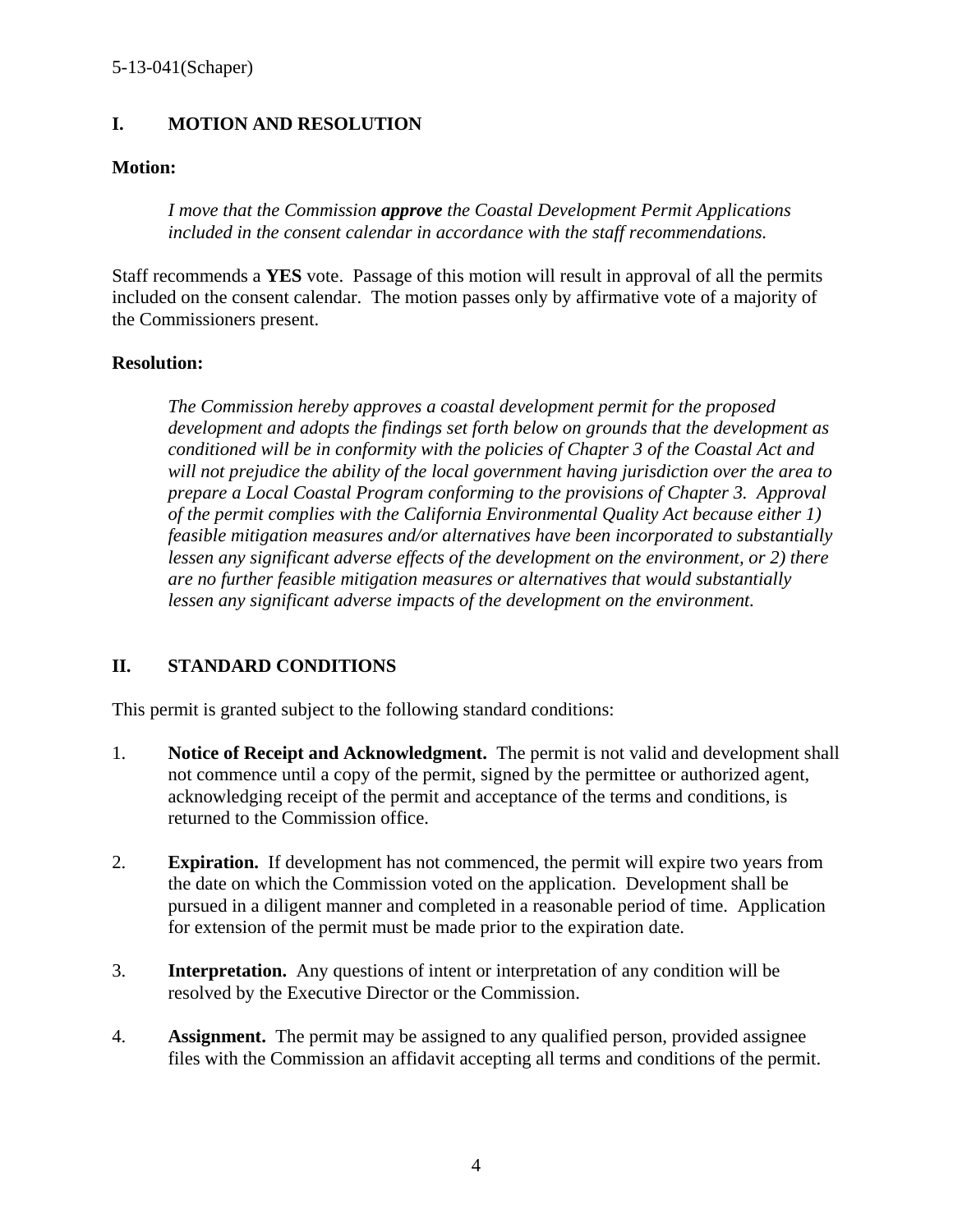5. **Terms and Conditions Run with the Land.** These terms and conditions shall be perpetual, and it is the intention of the Commission and the permittee to bind all future owners and possessors of the subject property to the terms and conditions.

#### **III. SPECIAL CONDITIONS**

This permit is granted subject to the following special conditions:

- 1. **Assumption of Risk, Waiver of Liability and Indemnity.** By acceptance of this permit, the applicant acknowledge and agrees (i) that the site may be subject to hazards from flooding, wave uprush, erosion and sea level rise; (ii) to assume the risks to the applicants and the property that is the subject of this permit of injury and damage from such hazards in connection with this permitted development; (iii) to unconditionally waive any claim of damage or liability against the Commission, its officers, agents, and employees for injury or damage from such hazards; and (iv) to indemnify and hold harmless the Commission, its officers, agents, and employees with respect to the Commission's approval of the project against any and all liability, claims, demands, damages, costs (including costs and fees incurred in defense of such claims), expenses, and amounts paid in settlement arising from any injury or damage due to such hazards.
- 2. **No Future Shoreline Protective Device.** By acceptance of this permit, the applicant agrees, on behalf of themselves and all other successors and assigns, that no shoreline protective device(s) shall ever be constructed to protect the development approved pursuant to Coastal Development Permit No. 5-13-041 including, but not limited to, the residence, garage, foundations, and patio, and any future improvements, in the event that the development is threatened with damage or destruction from waves, erosion, storm conditions, sea level rise, or other natural coastal hazards in the future. By acceptance of this permit, the applicants hereby waive, on behalf of themselves and all successors and assigns, any rights to construct such devices that may exist under Public Resources Code Section 30235.

By acceptance of this permit, the applicant further agrees, on behalf of themselves and all successors and assigns, that the landowner(s) shall remove the development authorized by this permit, including the residence, garage, foundations, and patio, if any government agency has ordered that the structure is not to be occupied due to any of the hazards identified above. In the event that portions of the development fall to the beach before they are removed, the landowner(s) shall remove all recoverable debris associated with the development from the beach and ocean and lawfully dispose of the material in an approved disposal site. Such removal shall require a coastal development permit.

3. **Grading and Drainage Plan.** The applicant shall conform to the site drainage details depicted in the precise grading plan dated 1/23/13 and received in the Commission's office on 02/12/13 indicating roof downspouts leading into planters for on-site percolation of runoff and site drainage and runoff from impervious patio areas toward perforated trench drains. Any proposed changes to the approved plan shall be reported to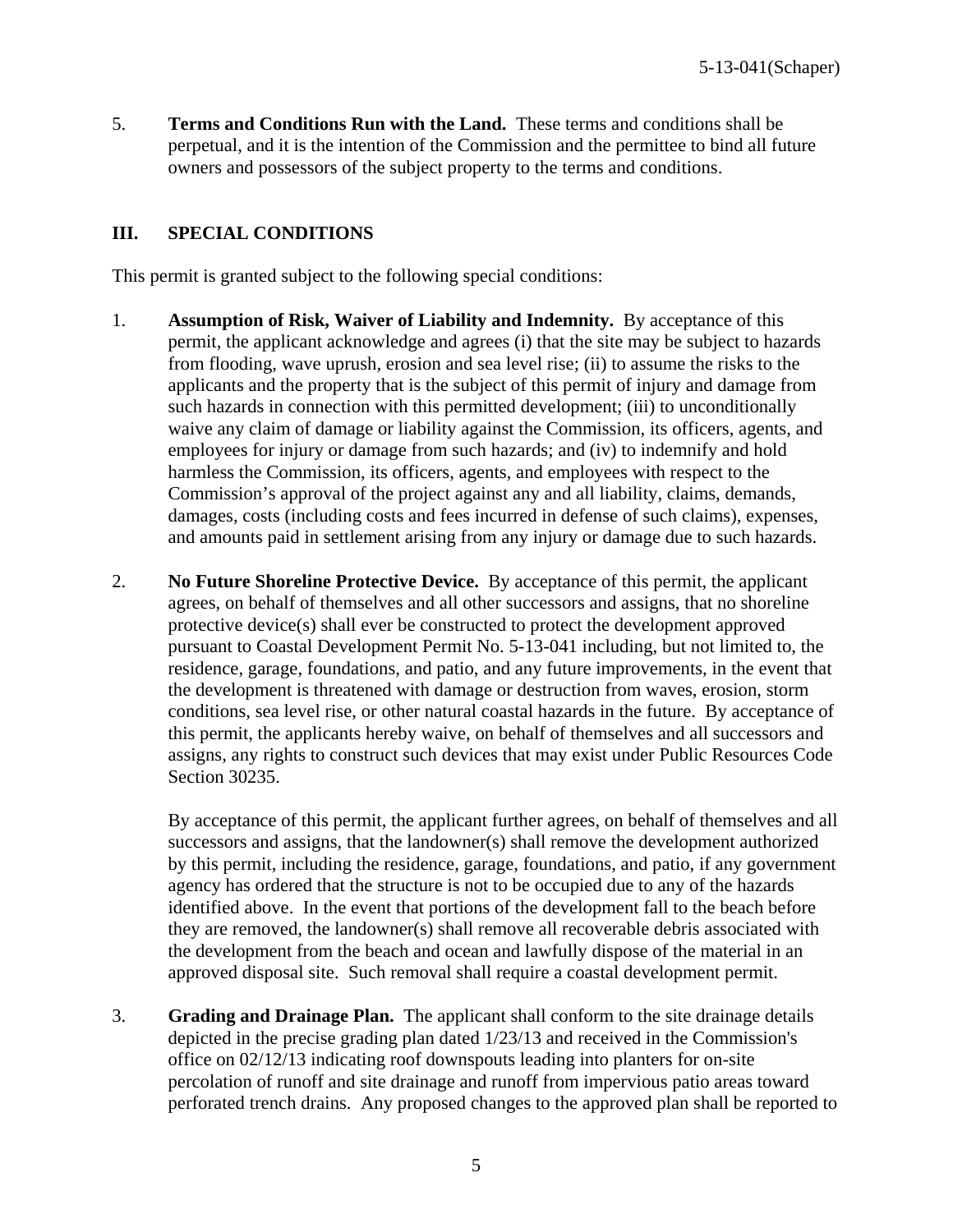the Executive Director. No changes to the approved plan shall occur without a Commission amendment to this coastal development permit unless the Executive Director determines that no amendment is required.

- 4. **Landscaping Drought Tolerant, Non Invasive Plants.** Vegetated landscaped areas shall only consist of native plants or non-native drought tolerant plants, which are noninvasive. No plant species listed as problematic and/or invasive by the California Native Plant Society (http://www.CNPS.org/), the California Invasive Plant Council (formerly the California Exotic Pest Plant Council) (http://www.cal-ipc.org/), or as may be identified from time to time by the State of California shall be employed or allowed to naturalize or persist on the site. No plant species listed as a "noxious weed" by the State of California or the U.S. Federal Government shall be utilized within the property. All plants shall be low water use plants as identified by California Department of Water Resources (See: http:// [http://www.water.ca.gov/wateruseefficiency/docs/wucols00.pdf\)](http://www.water.ca.gov/wateruseefficiency/docs/wucols00.pdf).
- 5. **Storage of Construction Materials, Mechanized Equipment and Removal of Construction Debris**. The permittee shall comply with the following constructionrelated requirements:
	- (a) No construction materials, debris, or waste shall be placed or stored where it may enter the storm drain system leading to the Pacific Ocean;
	- (b) Any and all debris resulting from construction activities shall be removed from the project site within 24 hours of completion of the project;
	- (c) Erosion control/sedimentation Best Management Practices (BMP's) shall be used to control sedimentation impacts to coastal waters during construction. BMPs shall include, but are not limited to: placement of sand bags around drainage inlets to prevent runoff/sediment transport into the storm drain system and a preconstruction meeting to review procedural and BMP guidelines;
	- (d) Construction debris and sediment shall be removed from construction areas each day that construction occurs to prevent the accumulation of sediment and other debris which may be discharged into coastal waters. Debris shall be disposed of outside the coastal zone, as proposed by the applicant.
- 6. **Deviation from Approved Encroachments.** The only encroachment into the 7-8 foot deep (up to the inland edge of the Oceanfront Boardwalk) encroachment area within the City of Newport Beach Oceanfront public right-of-way allowed by this coastal development permit is a patio wall (no more than 3 feet high) around the perimeter of an at-grade 8' deep by 30' wide concrete patio. Any development in the public right of way, including improvements, repairs, and maintenance, cannot occur without an amendment to this coastal development permit or a new coastal development permit from the Coastal Commission, unless the Executive Director determines through written confirmation that no amendment or new permit is legally required.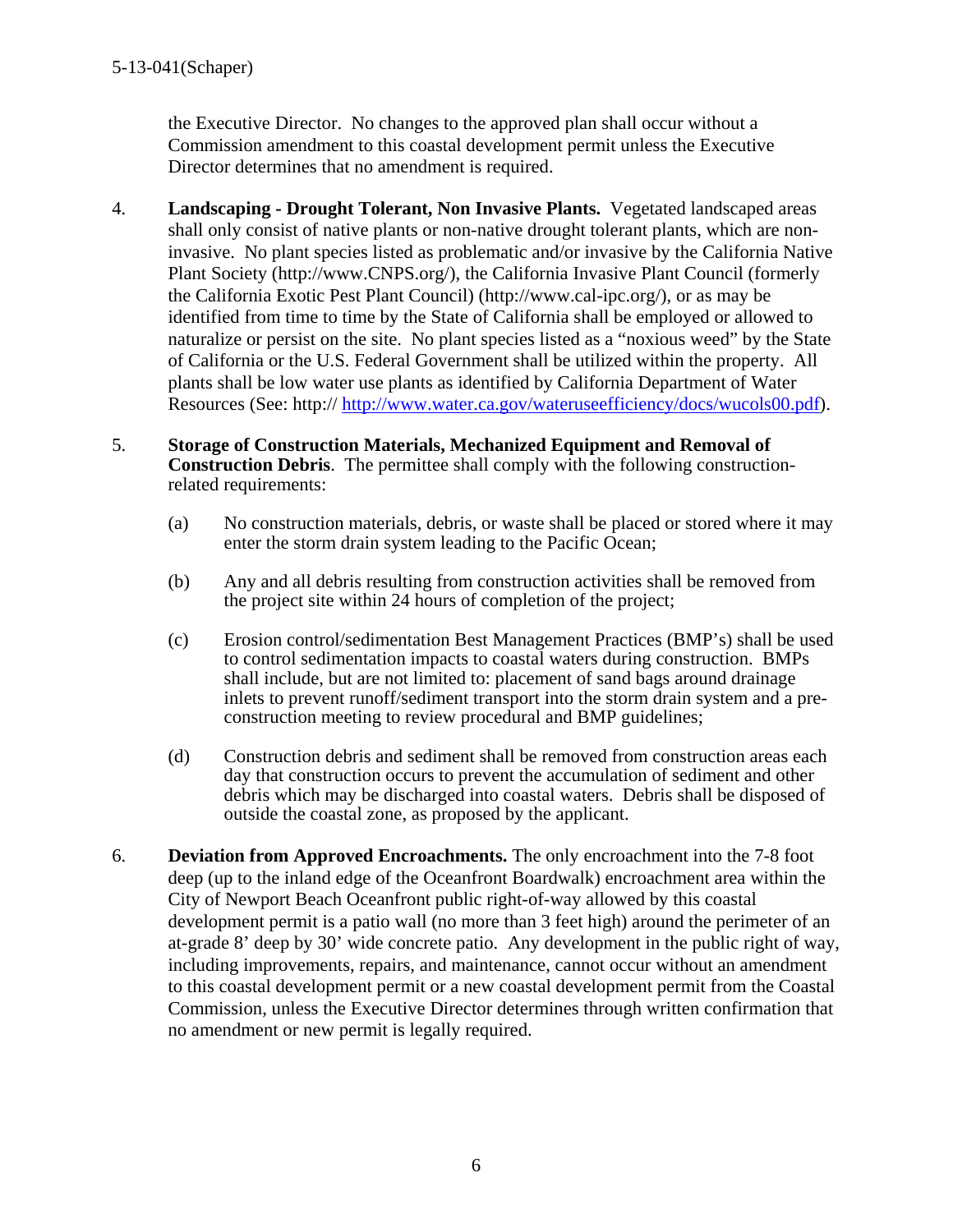The applicants and all other successors and assigns must remain enrolled in the City's public access impact mitigation program (i.e. annual payment to City for encroachment) and make the recurring annual payment so long as the encroachment remains in place.

- 7. **City's Right to Revoke Encroachment Permit.** Approval of this coastal development permit shall not restrict the City's right and ability to revoke, without cause, the approved City encroachment permit in order to construct public access and recreation improvements within the public right of way.
- 8. **Future Development.** This permit is only for the development described in Coastal Development Permit No. 5-13-041. Pursuant to Title 14 California Code of Regulations Section 13250(b) (6), the exemptions otherwise provided in Public Resources Code Section 30610(a) shall not apply to the development governed by Coastal Development Permit No. 5-13-041. Accordingly, any future improvements to the single-family house authorized by this permit, including but not limited to repair and maintenance identified as requiring a permit in Public Resources Section 30610(d) and Title 14 California Code of Regulations Sections 13252(a)-(b), shall require an amendment to Permit No. 5-13- 041 from the Commission or shall require an additional coastal development permit from the Commission or from the applicable certified local government.
- 9. **Generic Deed Restriction.** PRIOR TO ISSUANCE OF THE COASTAL
	- DEVELOPMENT PERMIT, the applicant shall submit to the Executive Director for review and approval documentation demonstrating that the landowner(s) have executed and recorded against the parcel(s) governed by this permit a deed restriction, in a form and content acceptable to the Executive Director: (1) indicating that, pursuant to this permit, the California Coastal Commission has authorized development on the subject property, subject to terms and conditions that restrict the use and enjoyment of that property; and (2) imposing the Special Conditions of this permit as covenants, conditions and restrictions on the use and enjoyment of the Property. The deed restriction shall include a legal description of the entire parcel or parcels governed by this permit. The deed restriction shall also indicate that, in the event of an extinguishment or termination of the deed restriction for any reason, the terms and conditions of this permit shall continue to restrict the use and enjoyment of the subject property so long as either this permit or the development it authorizes, or any part, modification, or amendment thereof, remains in existence on or with respect to the subject property.

# **IV. FINDINGS AND DECLARATIONS:**

#### **A. PROJECT LOCATION AND DESCRIPTION**

The subject site is located at 1109 E. Balboa Blvd. within the City of Newport Beach, Orange County (Exhibit 1). The lot size is 2,400 square feet. The City of Newport Beach Land Use Plan (LUP) designates the site as R-2 Two-Unit Residential; the proposed project is a singlefamily residence allowable under this designation. The project is located within an existing urban residential area between the Balboa Pier and the Newport Harbor jetty.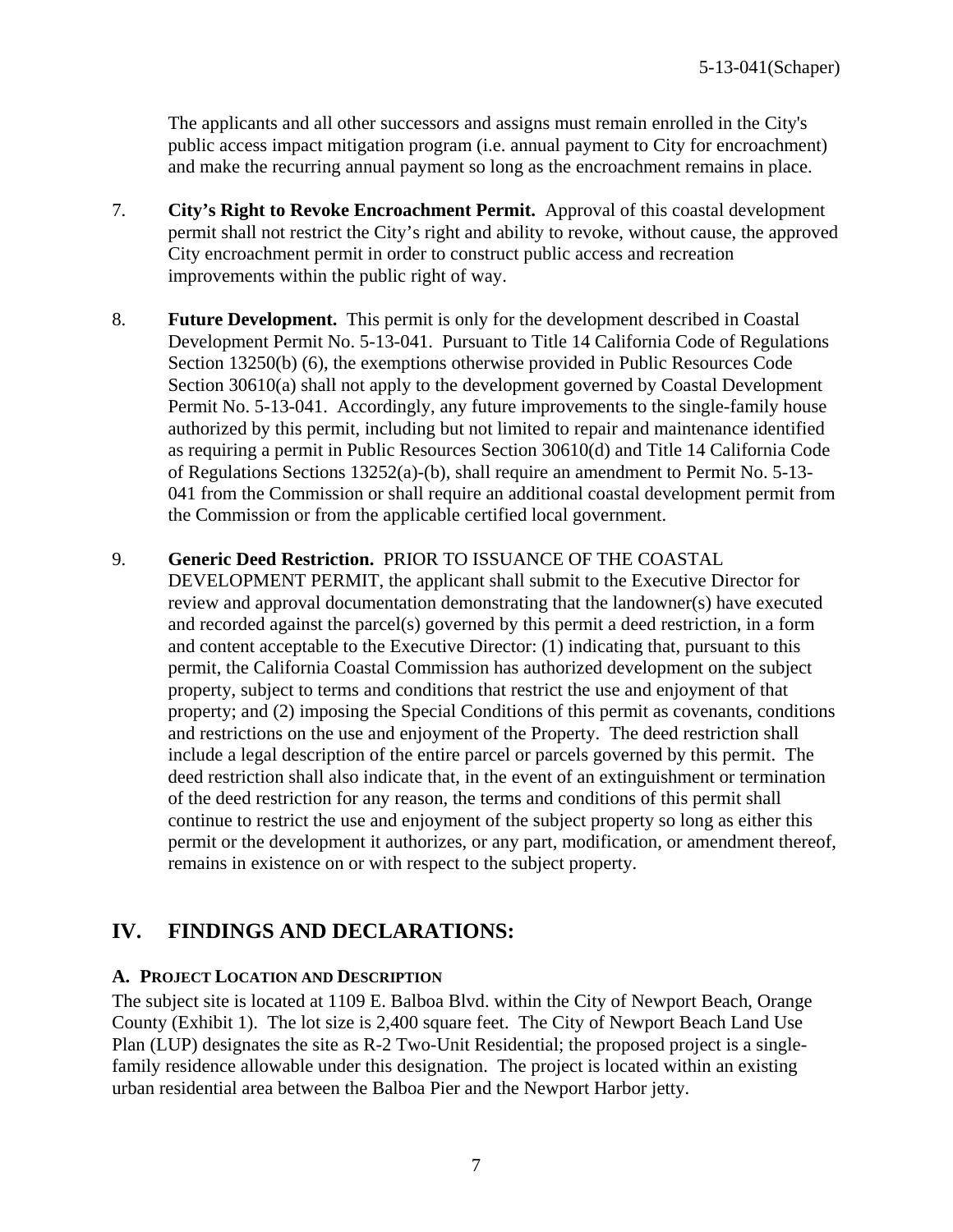The site is a beachfront lot located between the first public road and the sea. There is a wide sandy beach (approximately 500 feet wide) between the subject property and the Pacific Ocean. The project site is located north of the ocean-fronting properties bordered by the City's paved beachfront public lateral access way (boardwalk). Due to its oceanfront location, the project site may be potentially exposed to the hazard of wave up-rush during a severe storm event.

The applicant is proposing to construct a new ocean-fronting, 2,541 square foot, three-story, 24' tall (29' tall to top of roof ridge), single family residence with an attached 420 square foot twocar garage, a 294 sq. ft. oceanfront patio, 616 sq. ft. roof deck, and an 83 sq. ft. balcony deck (Exhibit 3). Additionally, the applicant is requesting after-the-fact approval of an existing and proposed to be retained, 8' deep by 30' wide concrete patio and 3' high perimeter wall into the 8-foot deep encroachment area within the City of Newport Beach oceanfront public right-of-way on the seaward side of the lot. No additional construction or improvements are proposed within the public encroachment area. Proposed hardscape improvements include new concrete side yard walkways. Minimal planter landscaping is proposed at the alley facing side of the lot as the side yards and front patio will be paved. To address water quality concerns, the applicant is proposing directing roof downspouts toward planters and site drainage and runoff from impervious patio areas toward perforated trench drains for greater onsite infiltration before reaching the City's stormdrain at the alley.

The Commission has found through previous permit actions in this area that the City's setback for residential structures in this area is acceptable for maintaining public access and addressing visual impacts. The proposed residence is consistent with the City's 8-foot required setback from the seaward property line. Vertical public access to this beach is available at the end of C St., approximately 100 feet upcoast of the site. Lateral public access is available immediately seaward of the site along the City maintained Oceanfront boardwalk and along the wide sandy beach seaward of the boardwalk.

The City holds the public right-of-way for street/walkway/bikeway purposes. The public rightof-way is designated on assessor's parcel maps as E. Oceanfront Street, seaward of E. Balboa Blvd. (Exhibit 2). This public right-of-way along central part of the Balboa Peninsula is developed with a public walkway/bikeway. The proposed encroachment would contribute to the cumulative adverse impact on beach use resulting from the various existing encroachments on the public right-of-way in the area. In addition, the encroachments could make it difficult in the future for the City to make landward improvements to the existing boardwalk/public right-ofway for lateral access purposes.

In 1991, the Commission certified an amendment to the City of Newport Beach Land Use Plan (LUP). The LUP acknowledges the adverse public access impacts that will result from the development on the sandy beach area which is owned by the City for street purposes. This cumulative impact is addressed in the certified LUP by imposition of a mitigation plan. The mitigation plan requires an annual payment to be made to the City by encroaching homeowners which is applied to improving public access in Newport Beach. The City has constructed a number of public access improvements (including street end improvements which provide additional public parking spaces) using the encroachment funds. When it certified the LUP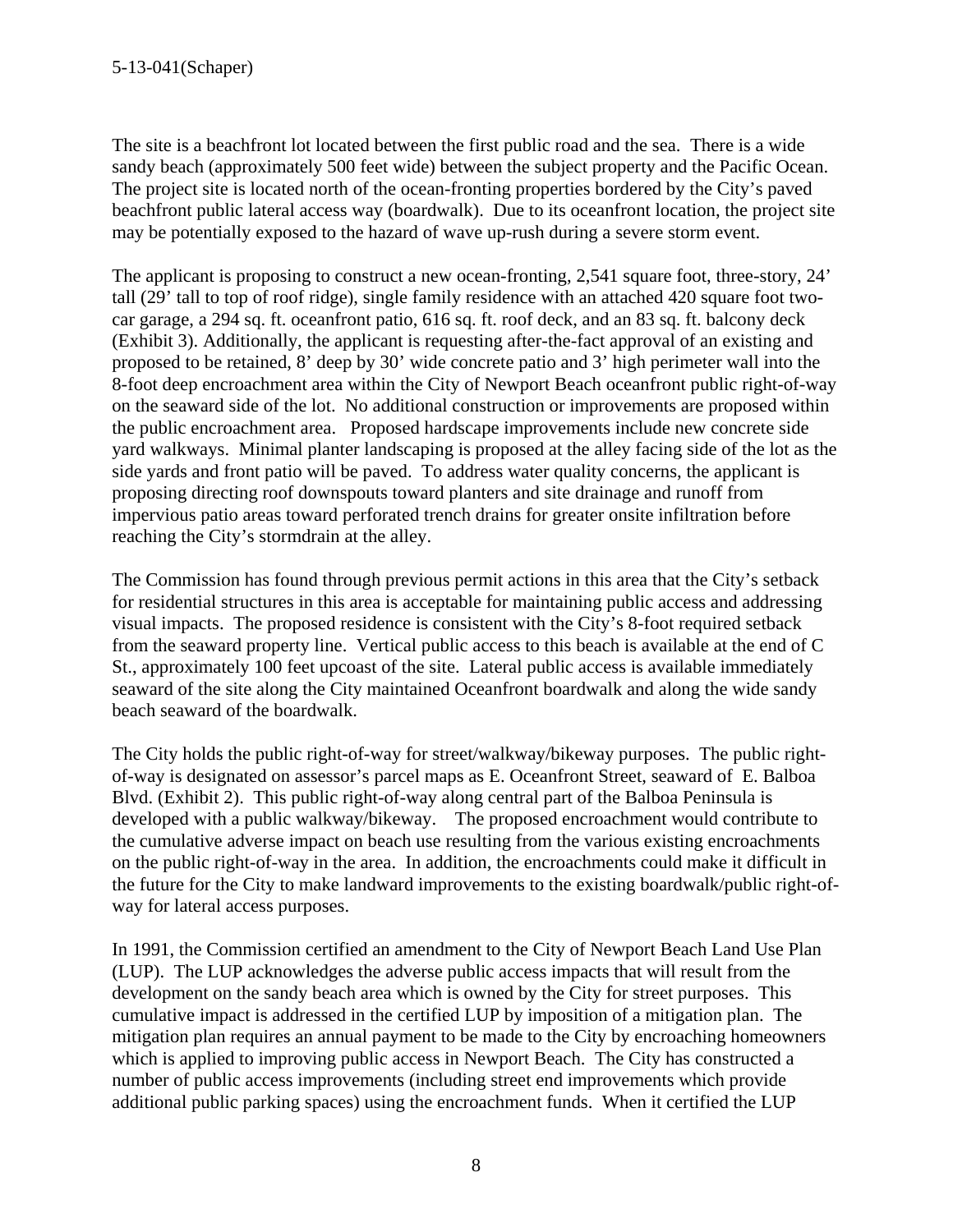amendment allowing these encroachments, the Commission found that, if developed consistent with the mitigation plan, encroachments onto the City's Oceanfront public right-of-way would be consistent with the public access and recreation policies of Chapter 3 of the Coastal Act.

The LUP encroachment policies allow encroachment onto the Oceanfront right-of-way in the area of the subject site, which is between  $36<sup>th</sup>$  and E Streets. Encroachments in this area may encroach up to 8 feet. The proposed encroachment is up to 8 feet from the oceanfront property line. The LUP policies allow encroachments only if they do not interfere with access to the beach or ocean, when a building permit is not required, and subject to payment of a mitigation fee. The Commission finds that construction of the encroachments at the subject site are consistent with the certified LUP encroachment policies.

The applicant has provided proof of payment to the encroachment mitigation fund. In this case, the Commission finds that the proposed encroachment is consistent with the certified LUP encroachment policies and the Chapter 3 public access policies of the Coastal Act. The findings for which are found in the Newport Beach LUP Amendment 90-1 approved by the Commission on June 11, 1991 and which are incorporated here by reference. In addition, the City is continuing to carry out the public access improvements required by the LUP mitigation plan to offset any adverse impacts of the encroachments. The mitigation payment made to the City is an annual recurring payment. In order to assure that the encroachments are consistent with the Land Use Plan policies addressing Oceanfront encroachments as certified by the Commission, and so are consistent with the public access policies of the Coastal Act, the applicant has submitted a copy of a current encroachment permit application and evidence that they are enrolled in the annual fee system. The applicant and any successors in interest must remain enrolled in the annual fee system and pay the recurring fee so long as the encroachment remains in place.

Section 13250 of the California Code of Regulations provides that development such as the proposed encroachments are not exempt from obtaining a coastal development permit pursuant to Coastal Act Section 30610(a). However, to ensure that no further encroachments occur without an approved amendment to this coastal development permit or approval of a new coastal development permit, the Commission imposes a special condition which requires that an amendment to this permit or a new coastal development permit be obtained for any deviations to the encroachments described in this permit. This would allow the Commission to evaluate future encroachment deviations for adverse public access and recreation impacts.

Additionally, the permittee signed an encroachment agreement with the City in which he waived his right to contest the ability of the City to remove the encroachments in order to build public access improvements within the public right of way. Thus the proposed project is also conditioned to provide that issuance of the coastal development permit does not restrict nor interfere with the City's right to revoke its encroachment permit, without cause, in order to construct public access and recreation improvements in the public right-of way. This would ensure future opportunities for public access and recreation.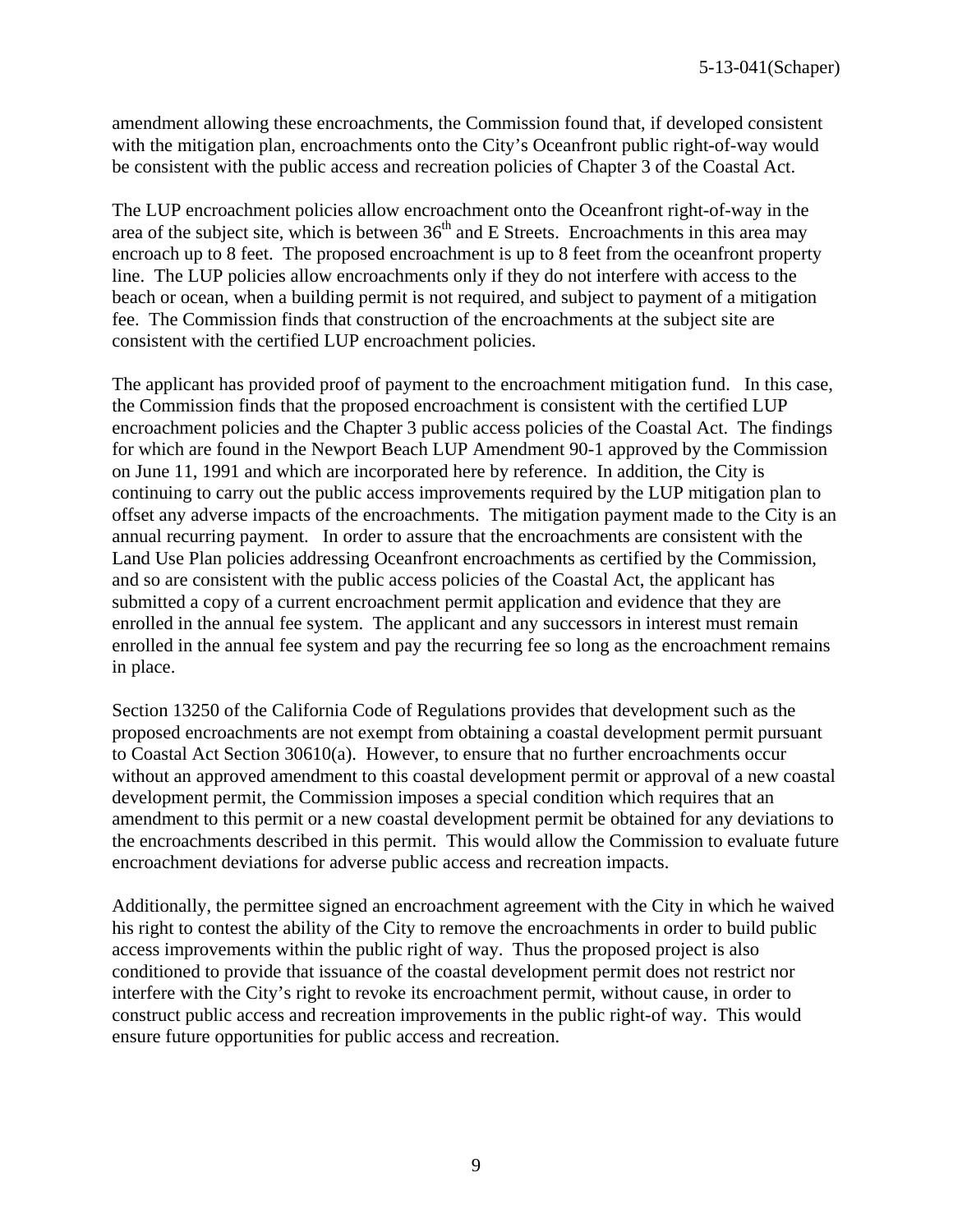## **B. HAZARDS**

Development adjacent to the ocean is inherently hazardous. Development which may require a protective device in the future cannot be allowed due to the adverse impacts such devices have upon, among other things, public access, visual resources and shoreline processes. To minimize the project's impact on shoreline processes, and to minimize risks to life and property, the development has been conditioned for one or more of the following: require an appropriate setback from the water; require a drainage and runoff control plan to direct, treat, and minimize the flow of water offsite; prohibit construction of protective devices (such as a seawall) in the future; and to require that the landowner and any successor-in-interest assume the risk of undertaking the development. As conditioned, the Commission finds that the development conforms to the requirements of Sections 30235 and 30253 of the Coastal Act regarding the siting of development in hazardous locations.

## **C. DEVELOPMENT**

The development is located within an existing developed area and is compatible with the character and scale of the surrounding area. However, the proposed project raises concerns that future development of the project site potentially may result in a development which is not consistent with the Chapter 3 policies of the Coastal Act. Section 30610 of the Coastal Act provides that certain improvements to existing single-family homes do not require a coastal development permit. Section 13250 of the Commission's regulations lists certain improvements to single-family structures that require a coastal development permit, including those improvements to a structure that is located on a beach. The Commission finds that section 30610 does not apply to the proposed single-family structure because it is located on a beach. Thus, to assure that future improvements are consistent with the Chapter 3 policies of the Coastal Act, the Commission finds that it is necessary to impose a special condition prohibiting the construction of future improvements to the proposed single-family structure without first obtaining a coastal development permit. .Therefore, as conditioned, the development conforms to the Chapter 3 policies of the Coastal Act.

#### **D. PUBLIC ACCESS**

The proposed development will not affect the public's ability to gain access to, and/or to use the coast and nearby recreational facilities. Therefore, as proposed the development, as conditioned, conforms to Sections 30210 through 30214, Sections 30220 through 30224, and 30252 of the Coastal Act.

## **E. WATER QUALITY**

The proposed development has a potential for a discharge of polluted runoff from the project site into coastal waters. The development, as proposed and as conditioned, incorporates design features to minimize the effect of construction and post-construction activities on the marine environment. These design features include, but are not limited to, one or more of the following: the appropriate management of equipment and construction materials, reducing runoff through the use of permeable surfaces, the use of non-invasive drought tolerant vegetation to reduce and treat the runoff discharged from the site, and for the use of post-construction best management practices to minimize the project's adverse impact on coastal waters. Therefore, the Commission finds that the proposed development, as conditioned, conforms to Sections 30230 and 30231 of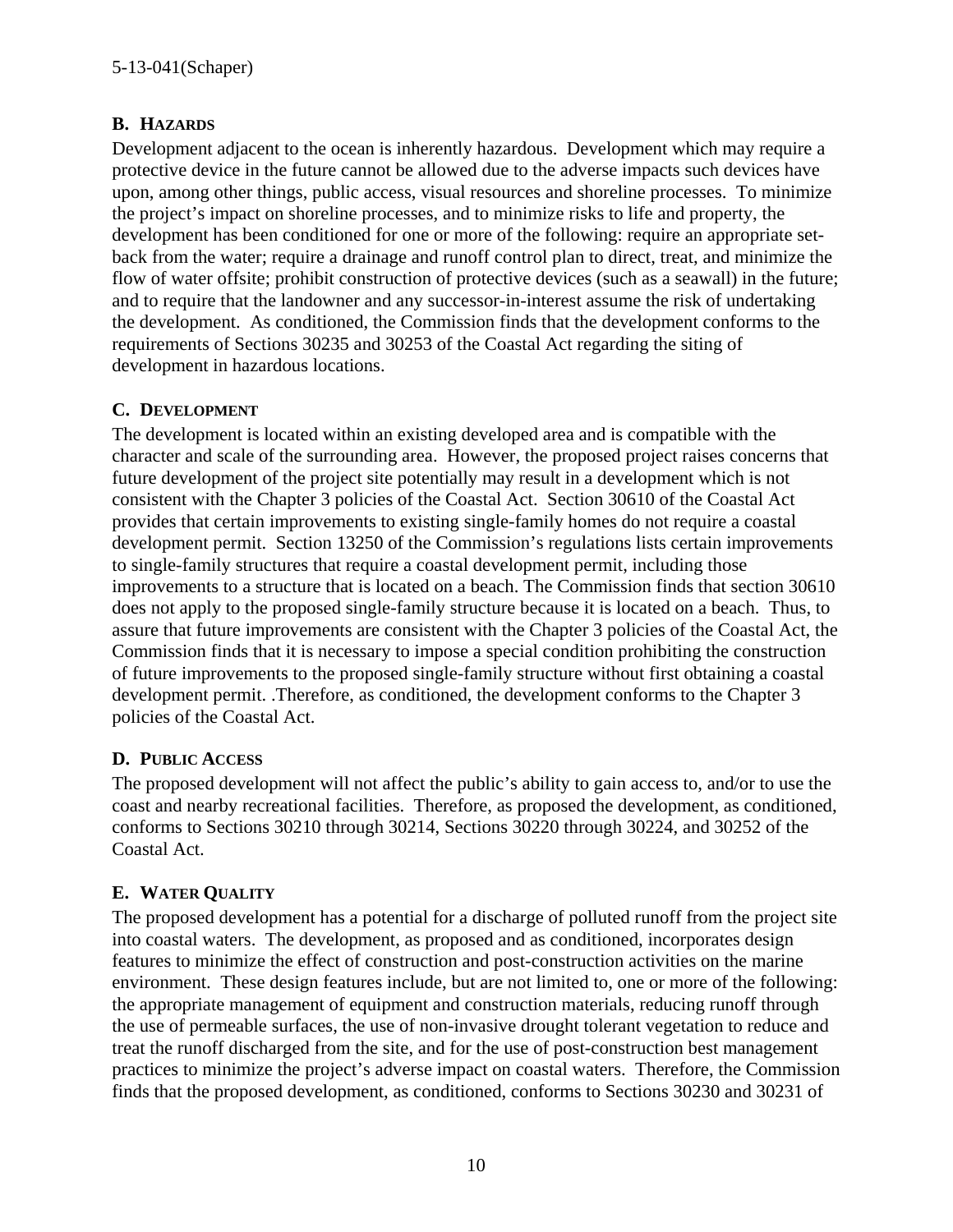the Coastal Act regarding the protection of water quality to promote the biological productivity of coastal waters and to protect human health.

#### **F. DEED RESTRICTION**

To ensure that any prospective future owners of the property are made aware of the applicability of the conditions of this permit, the Commission imposes one additional condition requiring that the property owner record a deed restriction against the property, referencing all of the above Special Conditions of this permit and imposing them as covenants, conditions and restrictions on the use and enjoyment of the Property. Thus any prospective future owner will receive actual notice of the restrictions and/or obligations imposed on the use and enjoyment of the land including the risks of the development and/or hazards to which the site is subject, and the Commission's immunity from liability. Therefore, the Commission finds that the proposed development, as conditioned, conforms to the Coastal Act by ensuring that any successors-ininterest have proper actual notice, recorded against the subject parcel, of the proposed development's required mitigation measures that mitigate the development's impacts on coastal resources.

#### **G. LOCAL COASTAL PROGRAM**

Coastal Act section 30604(a) states that, prior to certification of a local coastal program ("LCP"), a coastal development permit can only be issued upon a finding that the proposed development is in conformity with Chapter 3 of the Act and that the permitted development will not prejudice the ability of the local government to prepare an LCP that is in conformity with Chapter 3. The Land Use Plan for the City of Newport Beach was effectively certified on May 19, 1982. The certified LUP was updated on October 2005. As conditioned, the proposed development is consistent with Chapter 3 of the Coastal Act and with the certified Land Use Plan for the area. Approval of the project, as conditioned, will not prejudice the ability of the local government to prepare an LCP that is in conformity with the provisions of Chapter 3 of the Coastal Act.

#### **H. CALIFORNIA ENVIRONMENTAL QUALITY ACT (CEQA)**

Section 13096 of the Commission's regulations requires Commission approval of Coastal Development Permit applications to be supported by a finding showing the application, as conditioned by any conditions of approval, to be consistent with any applicable requirements of the California Environmental Quality Act (CEQA). Section 21080.5(d)(2)(A) of CEQA prohibits a proposed development from being approved if there are feasible alternatives or feasible mitigation measures available which would substantially lessen any significant adverse effect which the activity may have on the environment.

The City of Newport Beach is the lead agency responsible for CEQA review. As determined by the City, this project is categorically exempt from CEQA as a Class 15268 (ministerial project) exemption. As conditioned, there are no additional feasible alternatives or additional feasible mitigation measures available which will substantially lessen any significant adverse impact the activity would have on the environment. Therefore, the Commission finds that the proposed project, as conditioned to mitigate the identified possible impacts, is consistent with CEQA and the policies of the Coastal Act.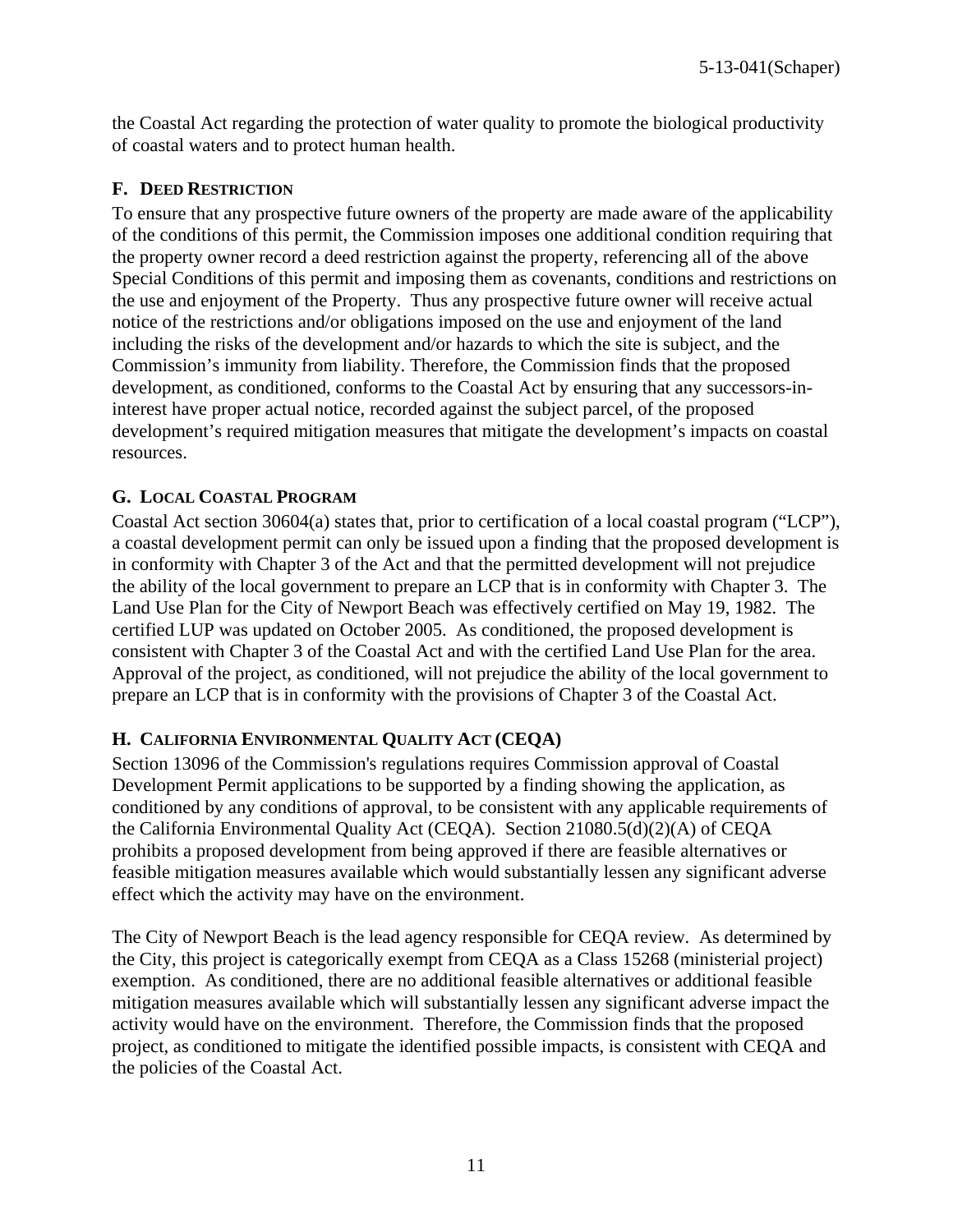## **APPENDIX A**

#### **SUBSTANTIVE FILE DOCUMENTS**

- 1) City of Newport Beach certified Land Use Plan
- 2) CDP #5-05-493-W
- 3) Coast Geotechnical Inc., December 21, 2012, "Geotechnical Engineering Investigation of Proposed Residence at 1109 East Balboa Blvd., Newport Beach, California"
- 4) Coastal Hazard and Wave Runup Study, 1109 East Balboa Blvd., Newport Beach, CA prepared by Geosoils, Inc. dated February 28, 2013
- 5) City of Newport Beach, Planning Dept., Approval in Concept #2013006 issued 2/12/13
- 6) City of Newport Beach Public Works Dept., Annual Oceanfront Encroachment Permit for 1109 E. Balboa, Newport Beach, CA issued 2/21/13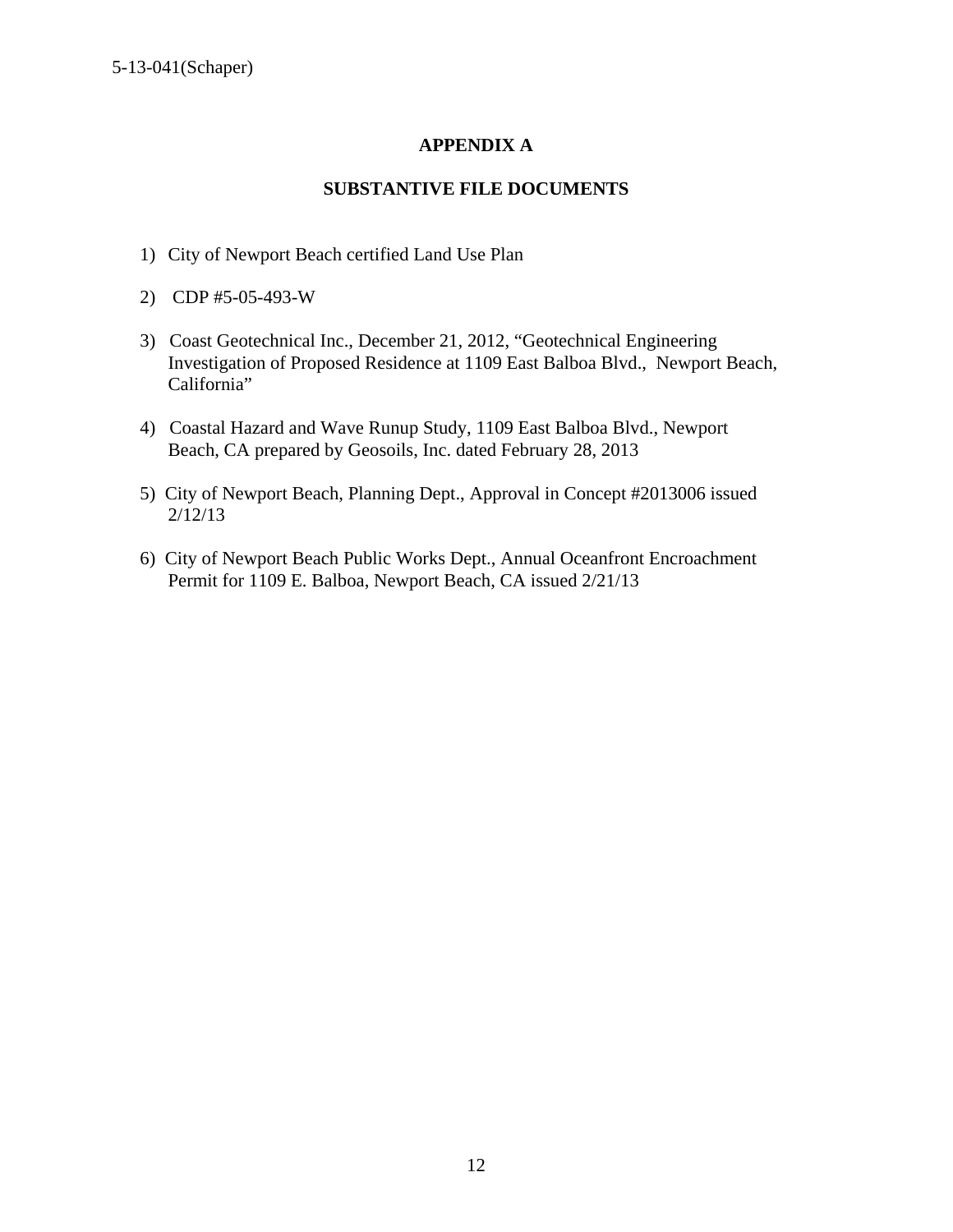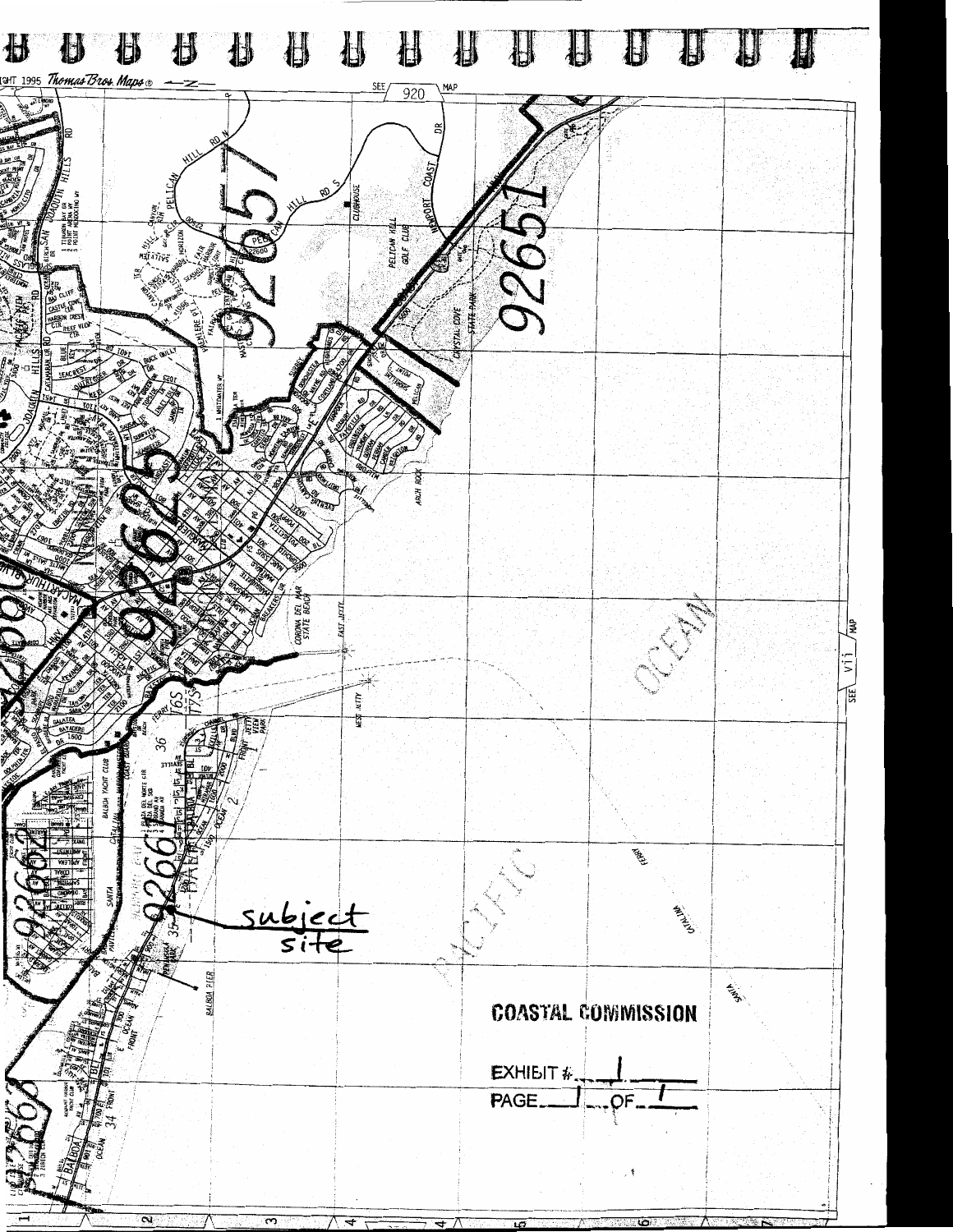



**RECEIVED**<br>South Coast Region FEB 1 2 2013

048

CALIFORNIA<br>COASTAL COMMISSION

 $5 - 13 - 041$ 

# **COASTAL COMMISSION**

EXHIBIT # PAGE\_ OF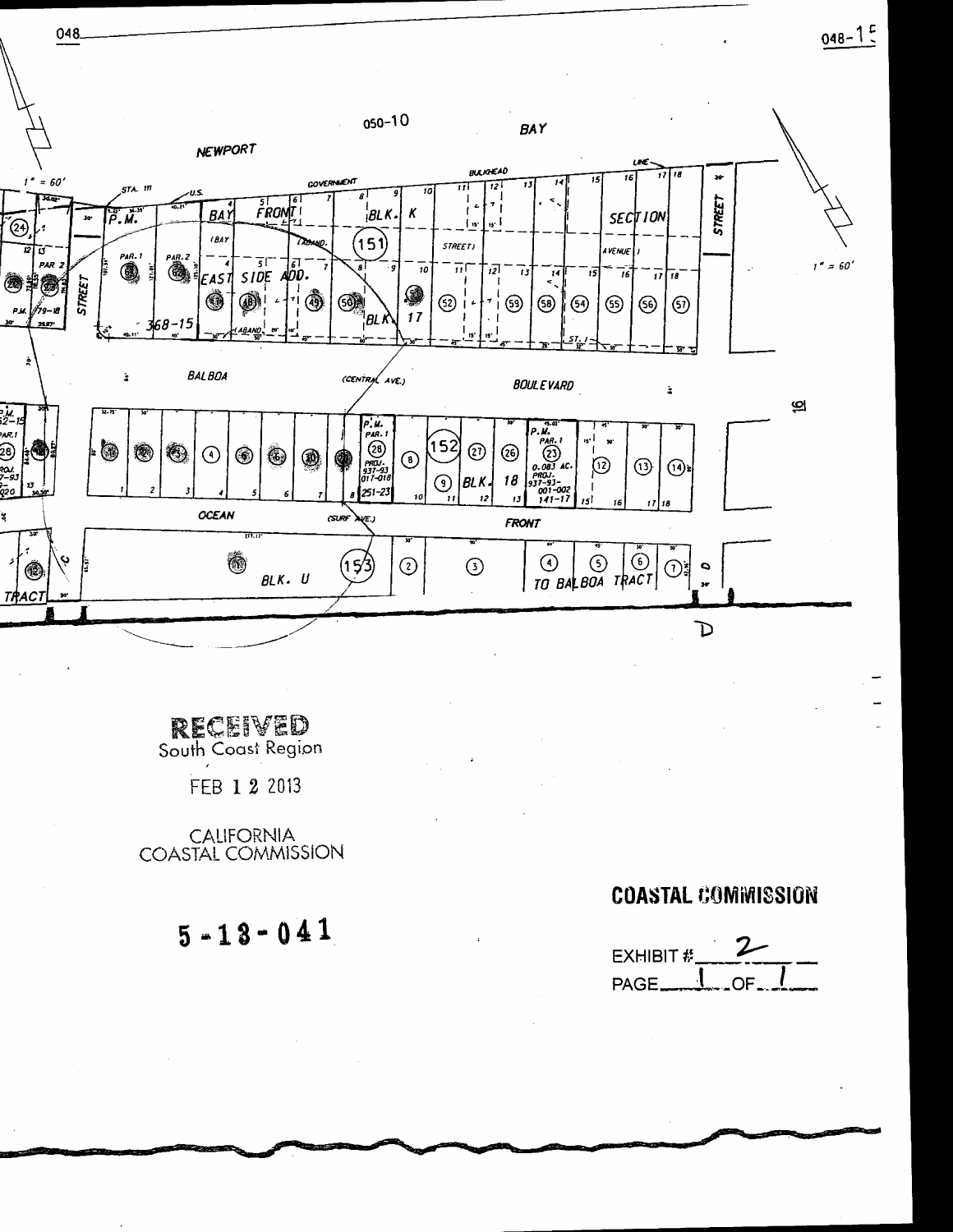

# **COASTAL COMMISSION**





EASEMENT MOR<br>THE FLAT FOR<br>HARLOTED FAL

g. <u>umer</u>

|                                                                                                                         | TOPOGRAPHIC MAP                                              |
|-------------------------------------------------------------------------------------------------------------------------|--------------------------------------------------------------|
| <b>8 SCALE</b><br>NOVEMBER 2012                                                                                         | <b>LOT 4 BLK 18</b><br>EASTSIDE ADDITION TO THE BALBOA TRACT |
| 1109 E. BALBOA NEWPORT BEACH CA.                                                                                        |                                                              |
| OCS BENDAMIN' 12-110-00 ELEX - T.OUT MAINS BATCH<br>SOUTH CONST SURVEYORS 3214 CLAY ST. NEWPORT BEACH CA. (940)631-8940 |                                                              |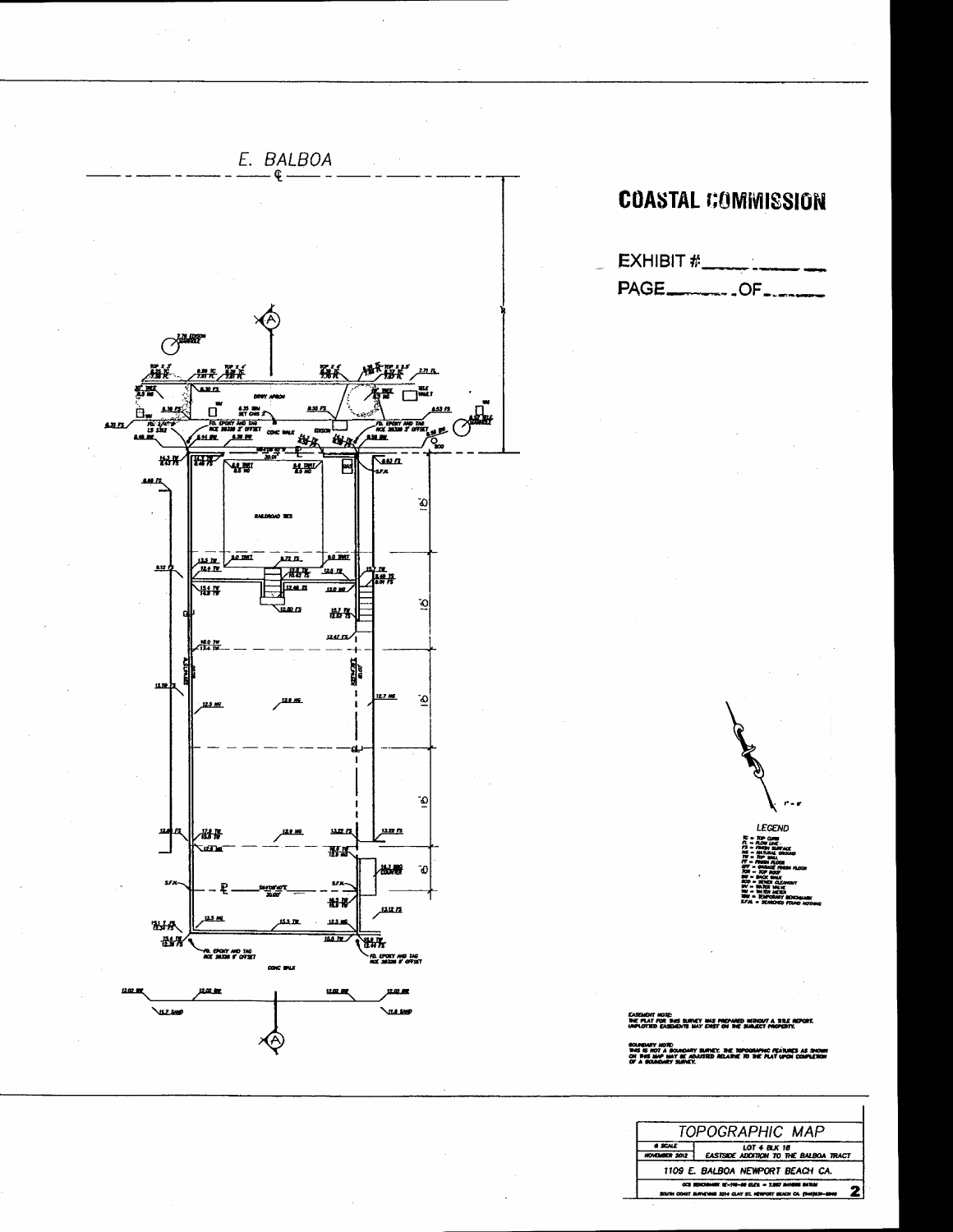

calgulampton@comcast.act<br>www.craigdiampton.com

Ţ

1109 E. BALBOA BOULEVARD, NEWFORT.<br>
CUSTOM RESIDENCE FOR<br>
RYAN SCHAPER<br>
1809 E. BALBOA BOULEVARD<br>
NEWFORT BEACH, CA 92661  $\overline{I}$   $\rightarrow$ 

e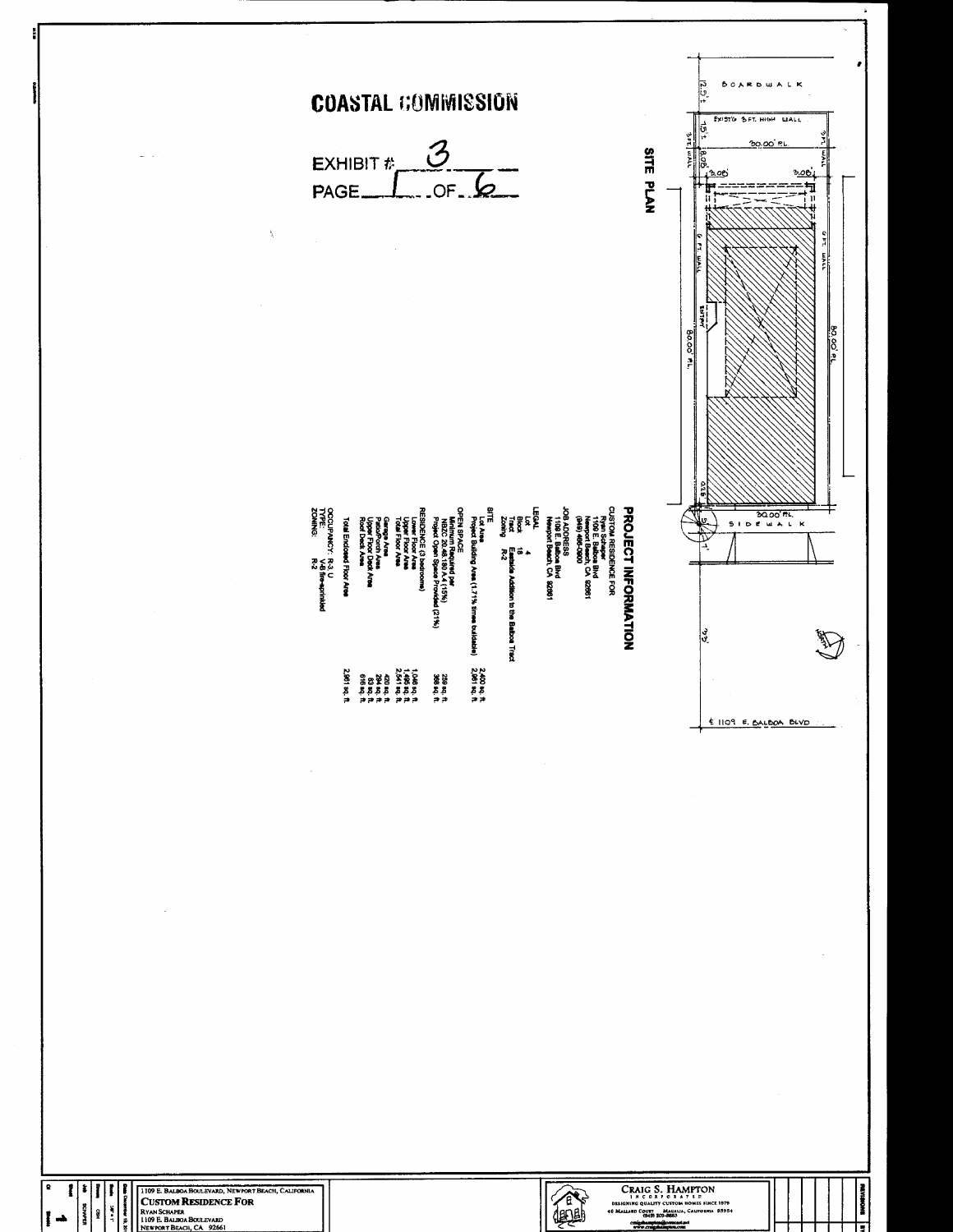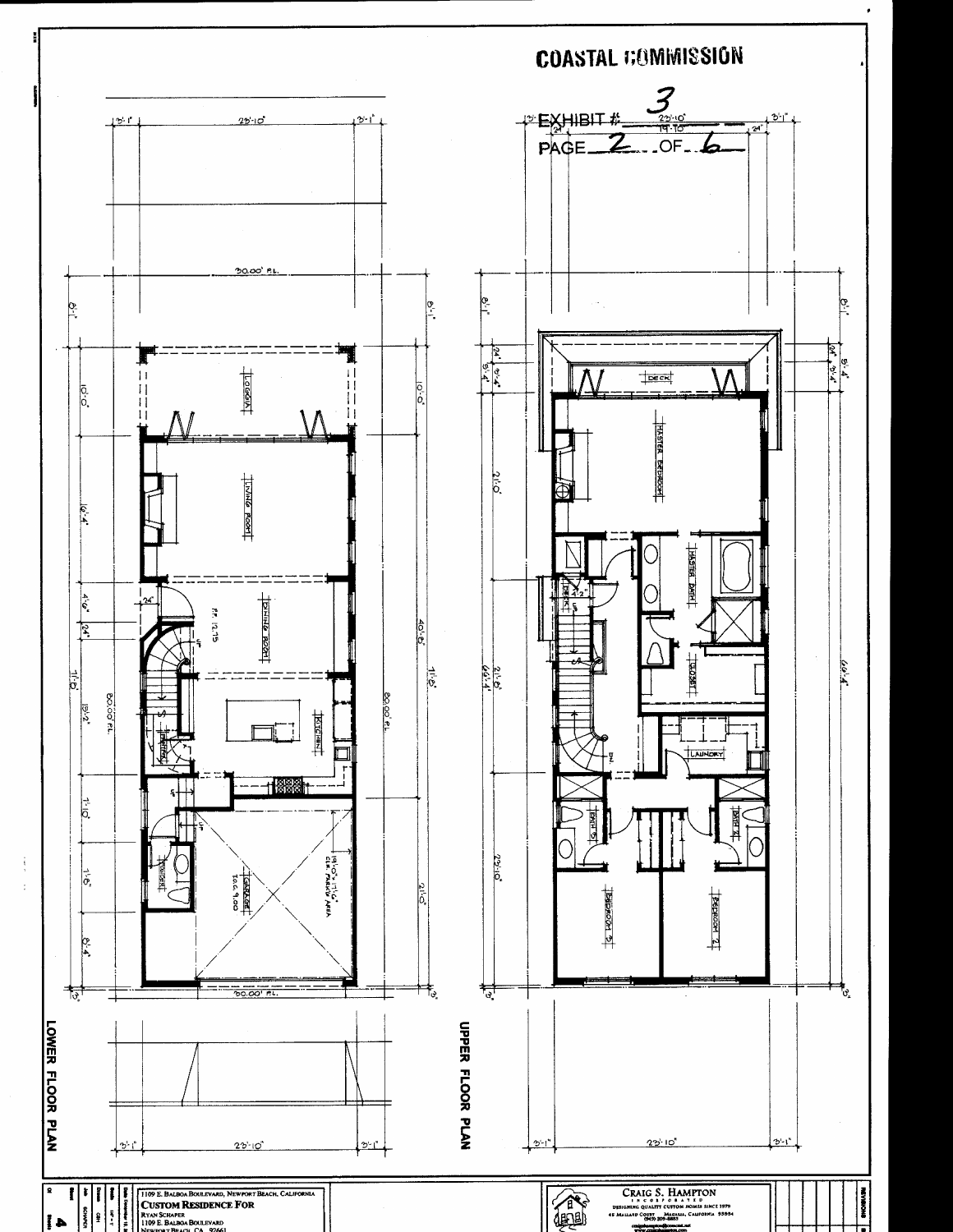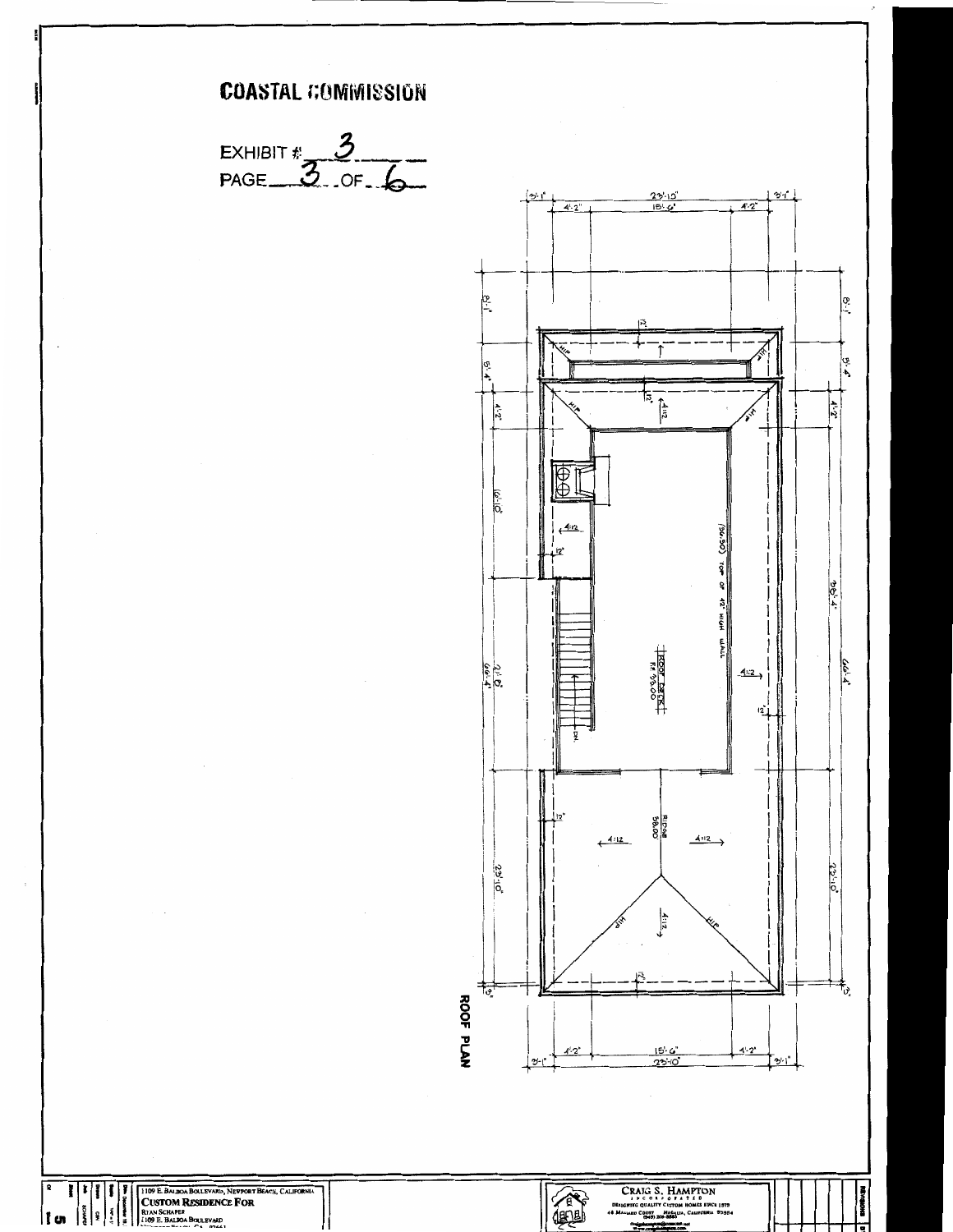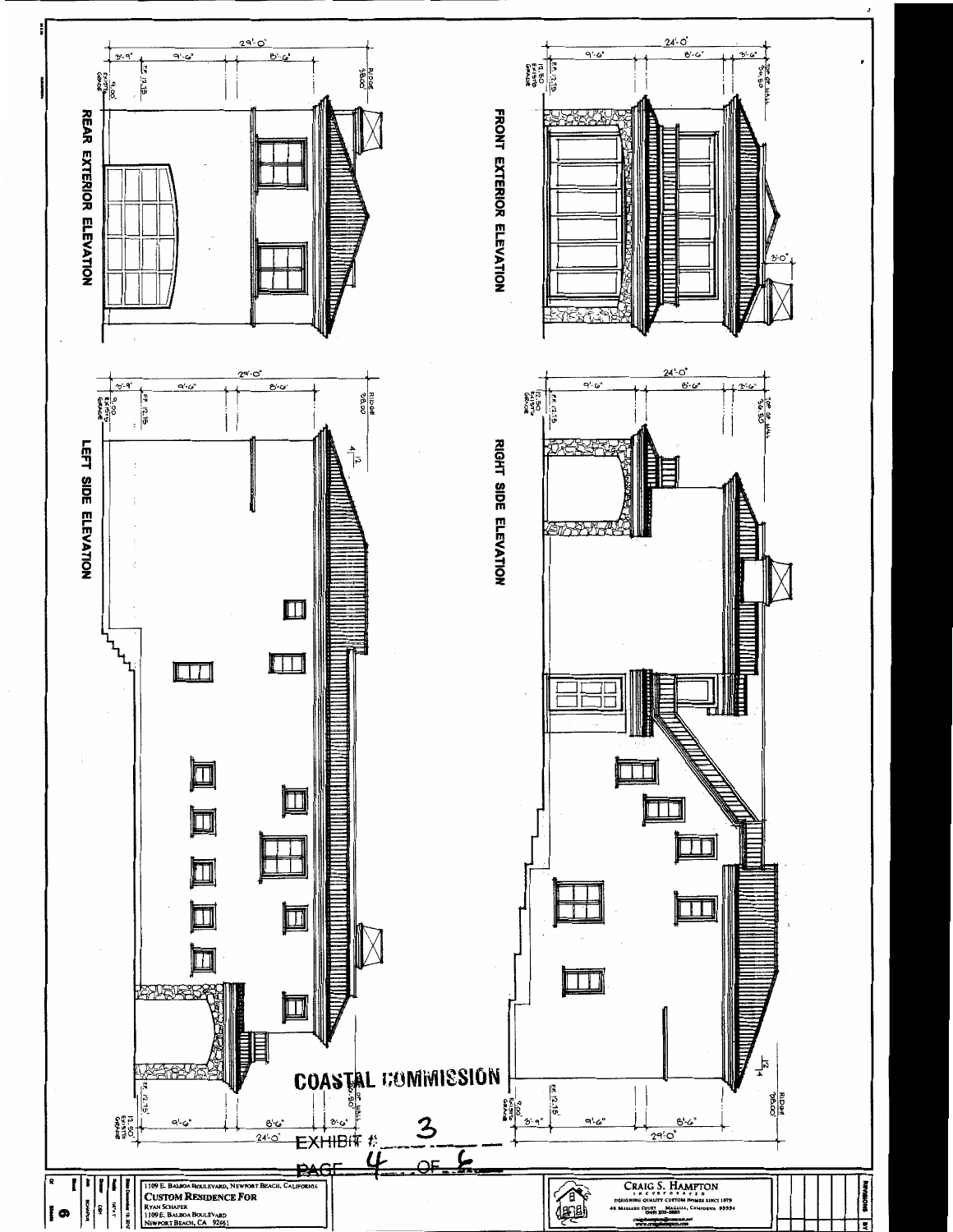